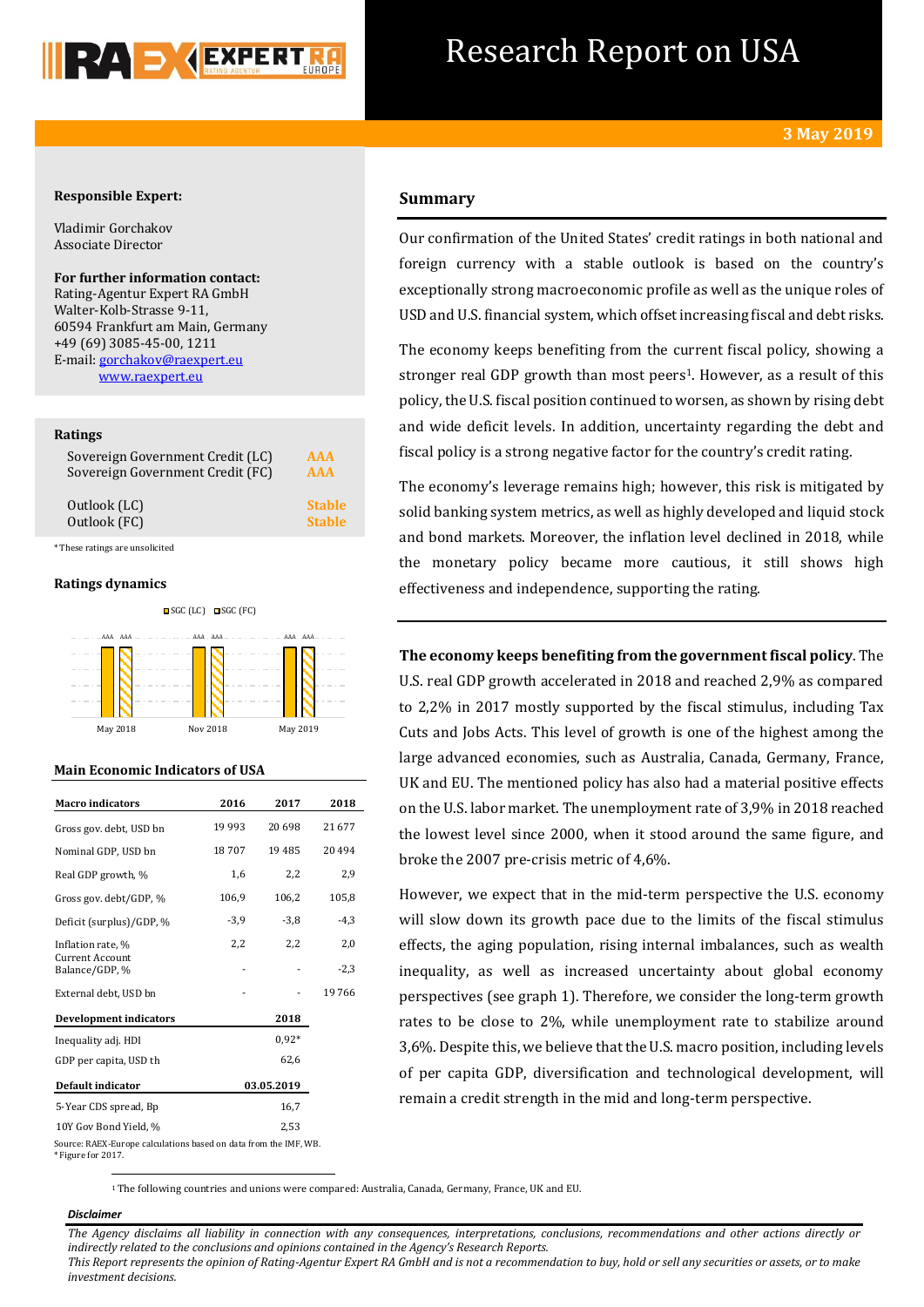**Graph 1:** Macroeconomic indicators, %



Source: RAEX-Europe calculations based on data from the IMF

**Graph 2:** Fiscal budget dynamics, % of GDP



Source: RAEX-Europe calculations based on data from the IMF



**Graph 3:** Government debt dynamics, %

**Deteriorating fiscal and debt position as well as policy uncertainty remain key risk factors.** After the slight improvement of the U.S. fiscal balance in 2017, the budget deficit is set to widen in 2018 calendar year to 4,3% almost in line with our previous expectations. This is the largest deficit since 2012 (see graph 2). At the same time, in the 2018 fiscal year (FY, ending in September 2018), the federal budget deficit widened for the third consecutive year in a row to USD 779 bn or 3,8% of GDP as compared to 3,4% in 2017FY, driven mostly by a sharp decline in corporate tax revenues and rising interest burden.

We expect the budget deficit to increase further in 2019. The U.S. budget deficit widened to USD 691 bn in the 1H of 2019FY or by 15% compared with the October-March period of the previous FY due to ongoing effects from tax cuts. This trend will remain unchanged at least until the end of FY in September 2019. The 2020 deficit is subject to different politically related decisions such as intensification of arguing between executive and legislative authorities by the end of 2019 FY and presidential elections in 2020. However, in the longer perspective, we expect rising deficits due to needs of age- and infrastructure-related expenses, and low-income people support spending.

The above mentioned deficits keep pushing the debt load up. Overall government debt is expected to increase by 4,7% to USD 21,6 tn and to remain high at around 106% of GDP and 343% of budget revenues in 2018 calendar year (in IMF definition) (see graph 3), while U.S. Treasury data shows even higher growth of 7,2% for the same period2.

After the end of the longest shutdown of U.S. federal government in January 2019, the agreement of funds provision was reached, while the debt limit was reimposed in March 2019. We expect the Treasury to keep using extraordinary funds within the next months, however the current weak political coherence creates a significant risk of materialization of the second federal government shutdown in October 2019. At the same time, due to the track record of similar "last minute" agreements and potential damage for the U.S. economy, we expect the debt ceiling to be raised in autumn 2019. Nevertheless, the fiscal and debt policy uncertainty creates a pressure on the country's credit rating.

**The significance of the U.S. financial system and its soundness support the credit rating, while overall leverage level is a risk**. The U.S. banking system keeps showing strong performance with a positive ROA, declining level of NPLs and rising regulatory capital to risk-weighted assets ratio (see graph 4). According to the Federal deposit insurance

<sup>2</sup> The growth of total debt including intragovernmental holdings.

## *Disclaimer*

1

*The Agency disclaims all liability in connection with any consequences, interpretations, conclusions, recommendations and other actions directly or indirectly related to the conclusions and opinions contained in the Agency's Research Reports.*

*This Report represents the opinion of Rating-Agentur Expert RA GmbH and is not a recommendation to buy, hold or sell any securities or assets, or to make investment decisions.*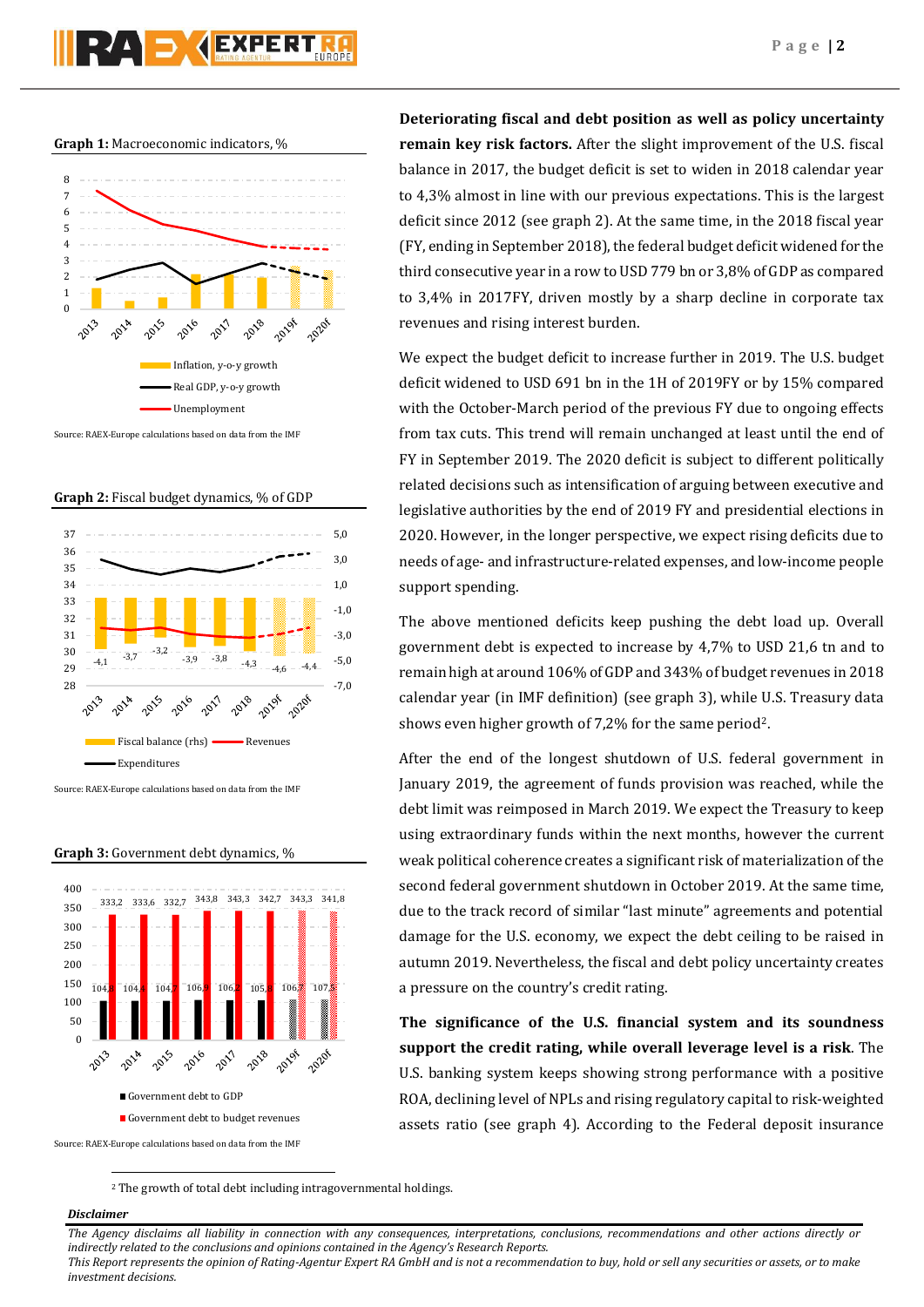

**Graph 4:** Financial soundness indicators, %



Source: RAEX-Europe calculations based on data from the IMF





Source: RAEX-Europe calculations based on data from the FED

corporation (FDIC) the U.S. FDIC-insured institutions showed an increase in net income by 44,1% up to USD 236,7 bn in 2018, primarily due to a decline in applicable taxes resulting from the 2017 tax law; while income adjusted for tax-reform effects increased only by 13,6%. In addition, the noncurrent rate<sup>3</sup> kept declining in 2018, showing the lowest level over the last decade.

The level of U.S. economy leverage remains high, as shown by the volume of domestic credit to GDP of more than 240%, posing a risk, but this is partly mitigated by abovementioned sound banking system position. Therefore, we can expect a higher resilience to economic shocks when the downside phase of the economic cycle occurs.

Despite a decline of stock market capitalization in 2018, the U.S. still has the most developed and liquid stock market in the world, with a market capitalization of listed companies around 150% of GDP by end 2018. In addition, the financial system is characterized by exceptionally deep and liquid U.S. treasury market. Together with the status of USD as a key reserve currency, the soundness and global importance of U.S. financial system have an exceptionally strong positive effect on the country's credit rating.

**Inflation remains low while monetary policy became more cautious.**

The inflation rate remains below the Federal Open Market Committee's target of 2% since the beginning of the year (see graph 5), and it is not expected to hike significantly over 2019. The Federal Reserve left interest rates unchanged on the 1 May meeting, showing the patient approach, despite strong performance of the economy. We still expect that FED can increase the interest rates during 2019, while 2020 dynamic will strongly depend on the global and U.S. economy performance. Nevertheless, both factors – inflation and monetary policy effectiveness, remain strong credit positive for the rating.

**External position slightly deteriorated.** Preliminary data for 2018 shows widening current account deficit of 2,6% of GDP, mostly triggered by increase in foreign trade deficit, that reached USD 622,1 bn (3% of GDP), the largest deficit after 2008, caused by strong domestic demand for imports as well as a strong USD and retaliatory tariffs weighing on exports. At the same time FDI inflows is estimated to drop from 1,42% of GDP in 2017 to 1,23% in 2018, mostly caused by drop of FDI balance with Asia-Pacific countries, especially Japan, and Canada. Due to growing internal demand as well as still not fully solved trade spat with China, we expect further deterioration of U.S. external position by the end of 2019.

<sup>3</sup> Noncurrent loans – loans with 90 days or more past due or in nonaccrual status.

## *Disclaimer*

1

*The Agency disclaims all liability in connection with any consequences, interpretations, conclusions, recommendations and other actions directly or indirectly related to the conclusions and opinions contained in the Agency's Research Reports.*

*This Report represents the opinion of Rating-Agentur Expert RA GmbH and is not a recommendation to buy, hold or sell any securities or assets, or to make investment decisions.*